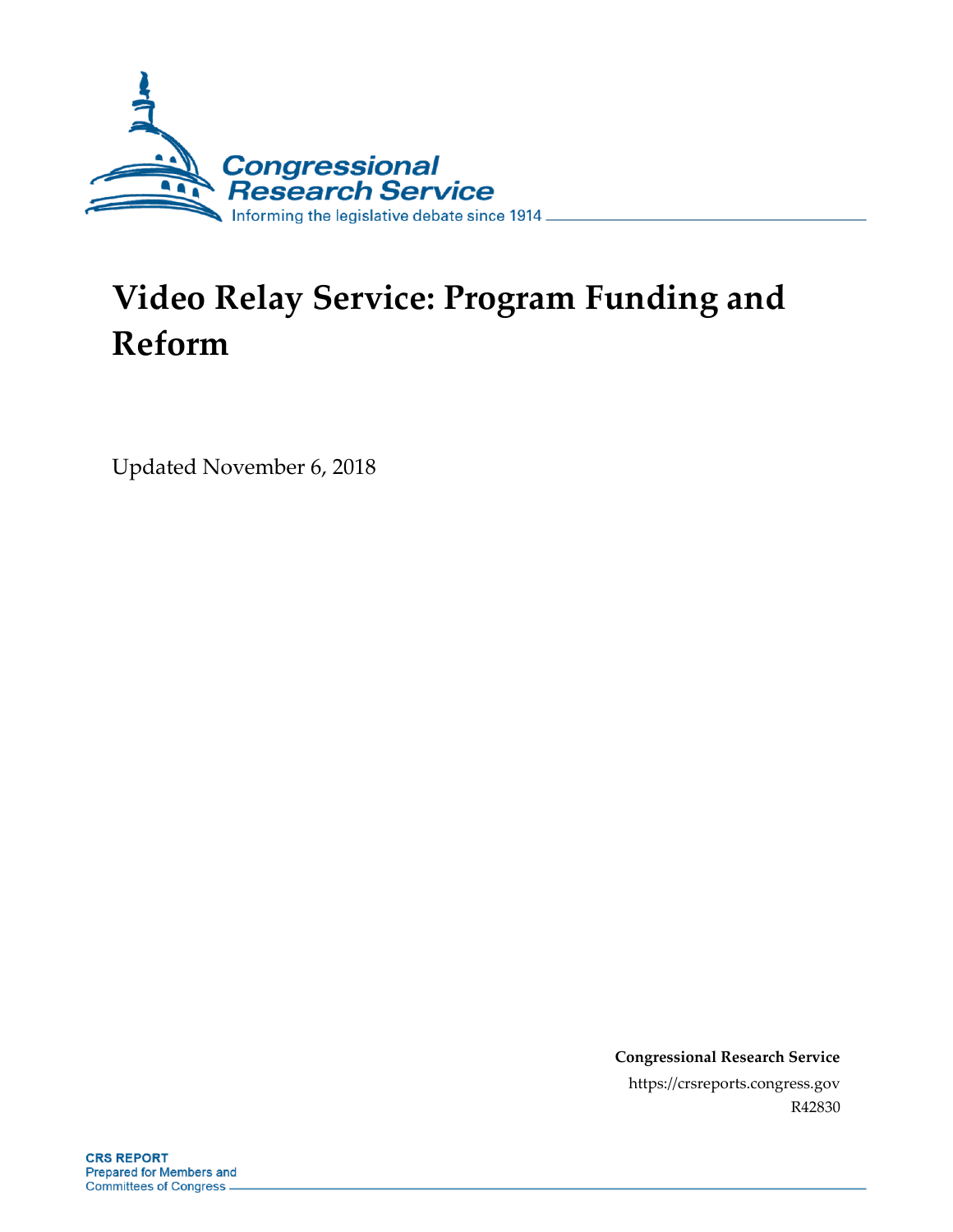## **Summary**

The Federal Communications Commission (FCC) regulates a number of disability-related telecommunications services, including video relay service (VRS). VRS allows persons with hearing disabilities, using American Sign Language (ASL), to communicate with voice telephone users through video equipment rather than through typed text. VRS has quickly become a very popular service, as it offers several features not available with the text-based telecommunications relay service (TRS).

The FCC has adopted various rules to maintain the quality of VRS service. Now VRS providers must answer 80% of all VRS calls within 120 seconds. VRS providers must also offer the service 24 hours a day, seven days a week. Additionally, in June 2010, the FCC began a comprehensive review of the rates, structure, and practices of the VRS program to minimize waste, fraud, and abuse and update compensation rates that had become inflated above actual cost. Rules in that proceeding were issued in June 2013. The new rules initiated fundamental restructuring of the program to support innovation and competition, drive down ratepayer and provider costs, eliminate incentives for waste, and further protect consumers. In addition, the new rules transition VRS compensation rates toward actual costs over the next four years, initiating a step-by-step transition from existing tiered TRS Fund compensation rates toward a unitary, market-based compensation rate.

On June 20, 2017, the FCC extended existing (2016-2017) VRS rates on a provisional basis. For VRS providers with more than 500,000 monthly minutes, the per-minute VRS compensation rates are:

- \$4.06 for minutes that fall within Tier I (a provider's first 500,000 monthly minutes);
- \$4.06 for minutes that fall within Tier II (a provider's second 500,000 monthly minutes); and
- \$3.49 for minutes that fall within Tier III (a provider's monthly minutes in excess of 1,000,000).

For VRS providers with 500,000 or fewer monthly minutes, the per-minute VRS compensation rate is \$4.82. Based on these compensation rates, the maximum rates within the range of VRS rates proposed by the Commission, projected demand for the services, and projected Fund administration expenses, the FCC adopted a funding requirement of \$1,328,188,285, and a carrier contribution factor of 0.02289.

Congressional interest in the VRS program is twofold: eliminating fraud and abuse in the program and maintaining the usefulness of the program for users. Controversy has arisen over the latest proposals for change to the program being considered by the FCC. The FCC believes that rate structure changes are needed to reduce fraud and better manage the VRS program, but the deaf and hard-of-hearing community is concerned that funding cuts will result in fewer and lessqualified ASL interpreters. Additionally, the FCC has proposed changing the technologies used to operate and use the system, but the community is concerned that changes in technology will decrease the quality of the system as it is now and also potentially pose challenges to some users.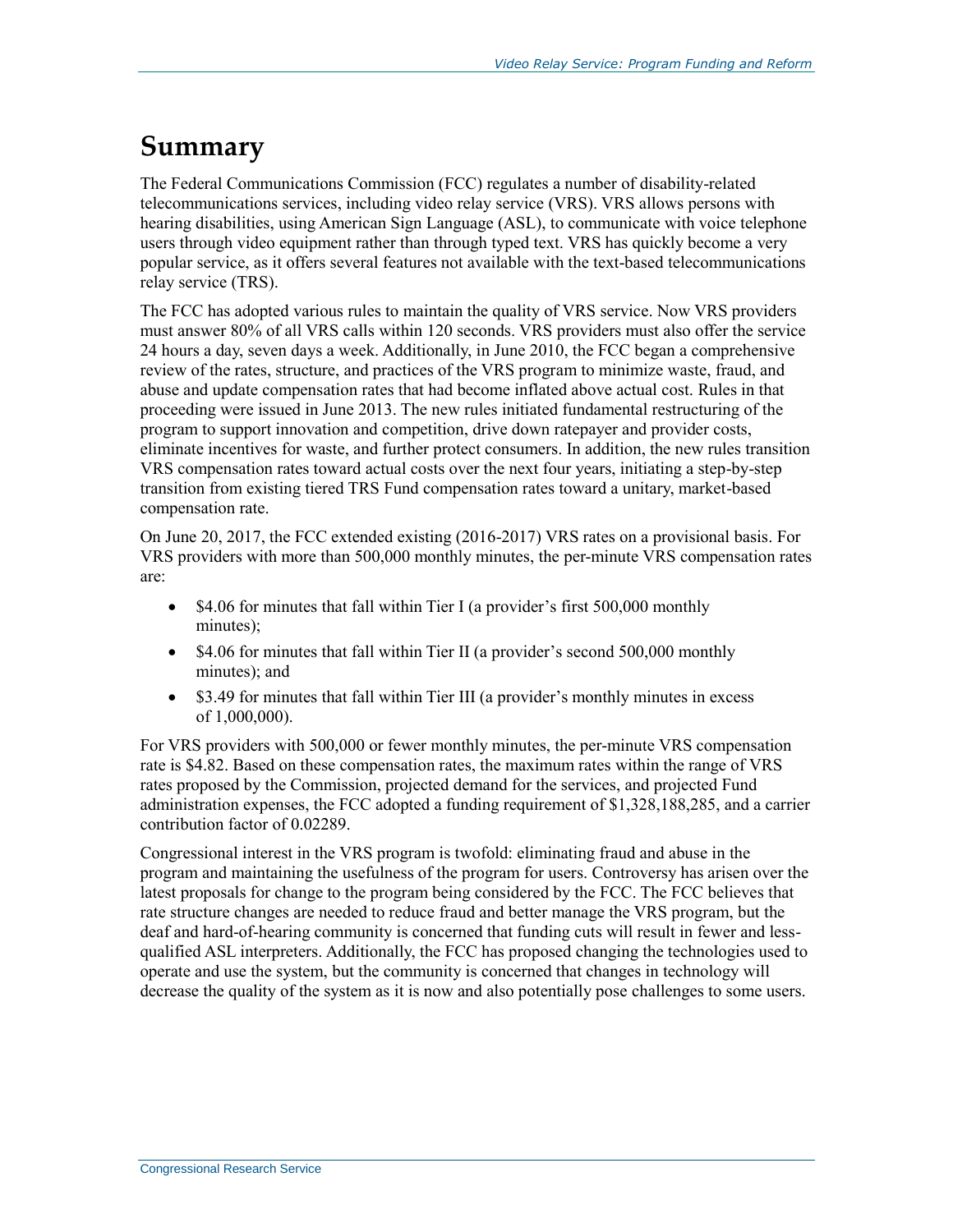## **Contents**

### Figures

### **Tables**

|--|--|--|--|--|

### Contacts

|--|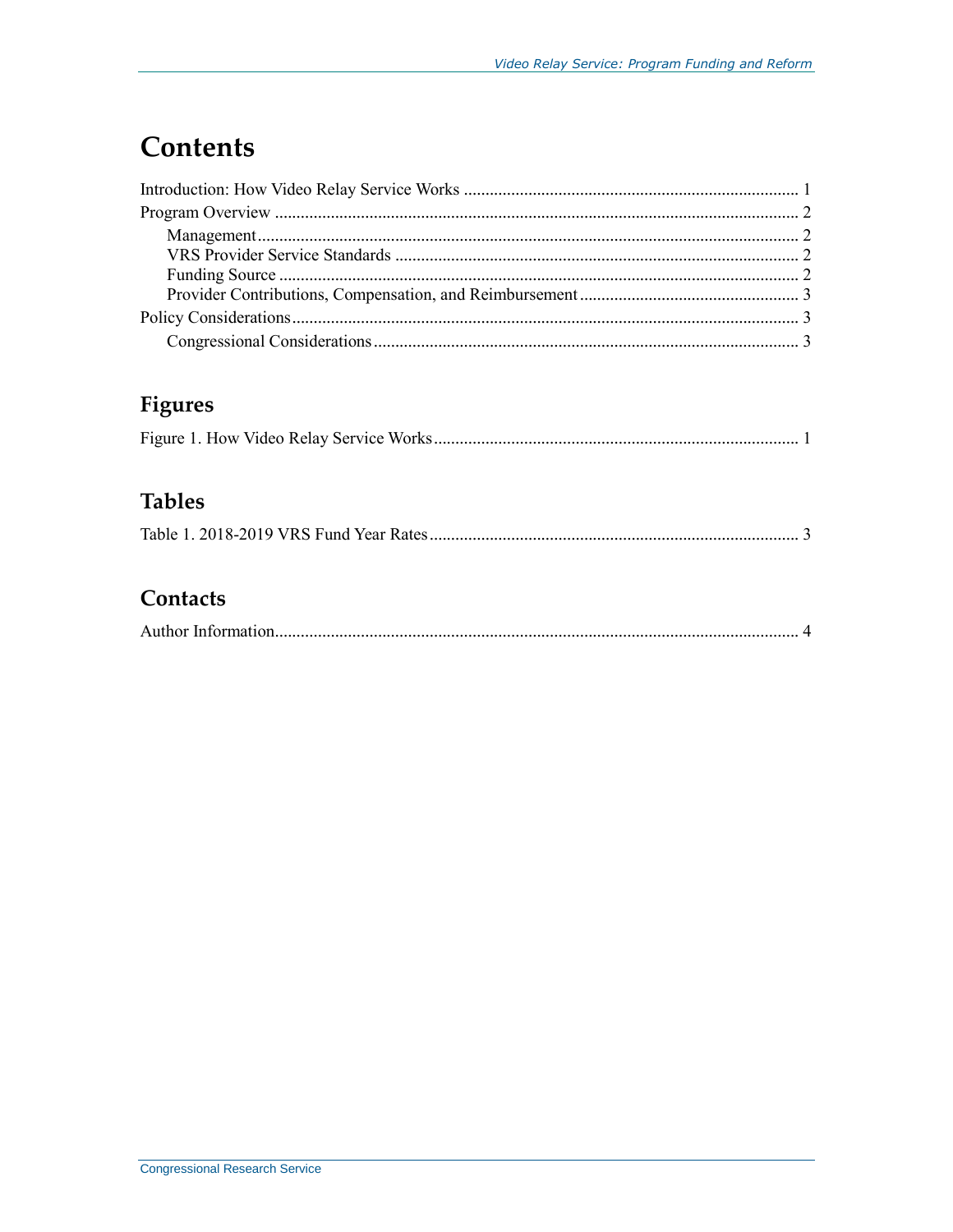### <span id="page-3-0"></span>**Introduction: How Video Relay Service Works**

The Federal Communications Commission (FCC) regulates a number of disability-related telecommunications services, including video relay service (VRS). VRS is a form of telecommunications relay service  $(TRS)$ .<sup>1</sup> The service allows persons with hearing disabilities, using American Sign Language (ASL), to communicate with voice telephone users through video equipment rather than through typed text. Video equipment links the VRS user with a "communications assistant" (CA) so that the VRS user and the CA can see and communicate with each other in signed conversation (see **[Figure 1](#page-3-1)**).

<span id="page-3-1"></span>

#### **Figure 1. How Video Relay Service Works**

**Source:** Gallaudet University, "Accessible Emergency Notification and Communication: State of the Science Conference (Presentation)," http://tap.gallaudet.edu/Emergency/Nov05Conference/Presentations/maddix\_files/ textmostly/slide2.html.

VRS has quickly become a very popular service. It offers several features not available with the text-based TRS:

- People with hearing disabilities can communicate using ASL rather than typing what they want to say. This allows them to incorporate facial expressions and body language into their conversations, which cannot be done using text.
- A VRS call is more like a telephone conversation between two hearing persons. For example, the parties can interrupt each other. The parties cannot interrupt each other during a traditional TRS call because the parties have to take turns communicating with the CA.
- Conversation flows more naturally between the parties, so the conversation may take place more quickly than with TRS.
- VRS calls may be made between ASL users and hearing persons speaking either English or Spanish.

 $\overline{a}$ 

 $1$  TRS is not specifically addressed in this report. TRS is available to the speech impaired and deaf-blind (telebraille). VRS is only for the deaf and hard-of-hearing. Neither the blind nor the speech impaired would benefit from VRS since they would not be able to see the operator or speak to the operator, respectively. Information about the TRS program is available at http://www.fcc.gov/guides/telecommunications-relay-service-trs. Information about telebraille is available at http://www.deafblind.com/telebrl.html.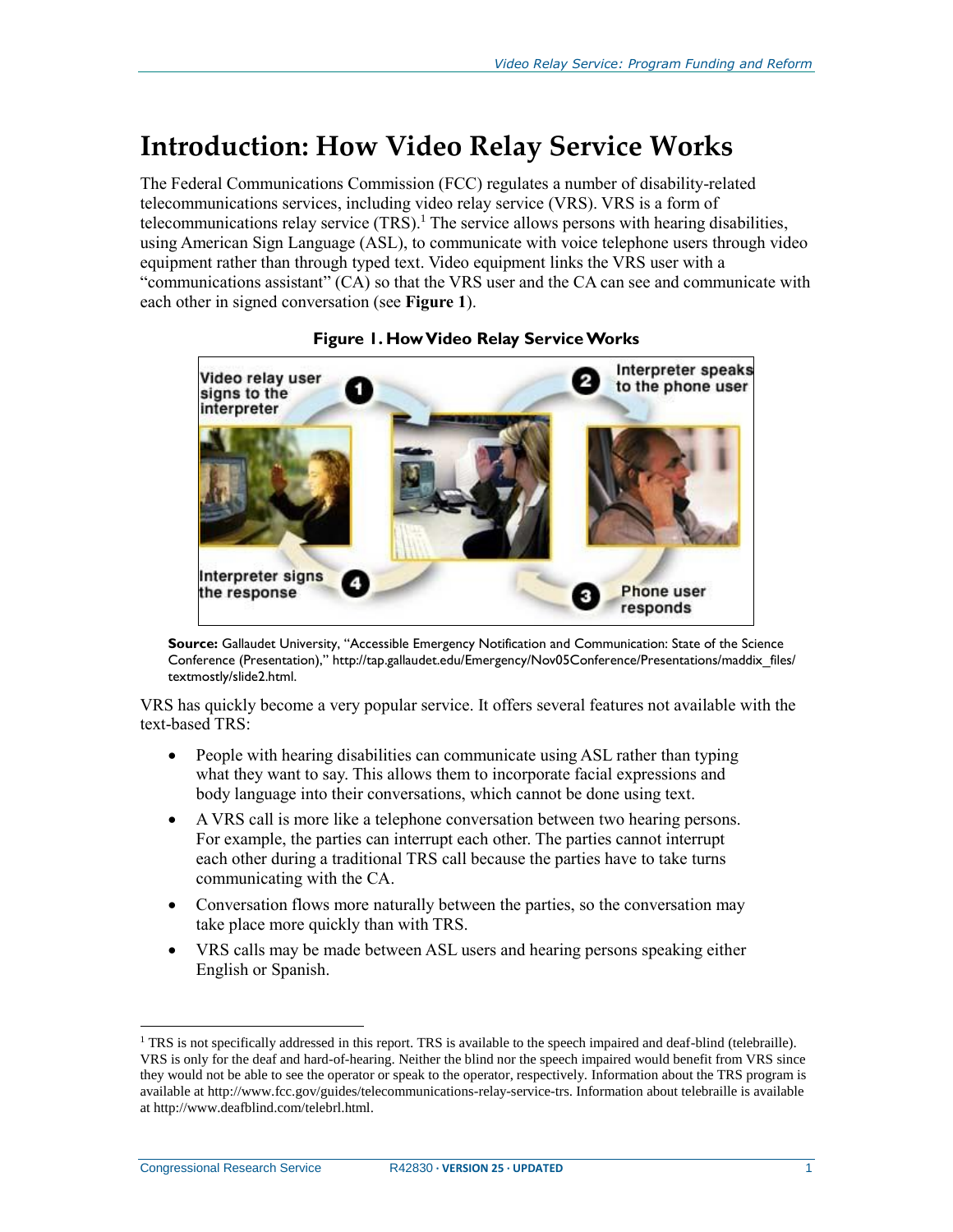VRS is different from other forms of TRS in two important ways: (1) the conversation between the VRS user and the CA is made through a video link and sign language rather than typed text; and (2) the service relies on the Internet, rather than the public telephone system, for the connection between the VRS user and the CA. Also, unlike some other forms of TRS, VRS is not mandatory.

## <span id="page-4-0"></span>**Program Overview**

VRS is free to the caller, and VRS providers are reimbursed for their costs from the TRS Fund.

#### <span id="page-4-1"></span>**Management**

Since July 1, 2011, the TRS Fund has been administered by Rolka Loube Saltzer Associates, LLC (RLSA). Prior to that date, the fund was administered by the National Exchange Carriers Association.

#### <span id="page-4-2"></span>**VRS Provider Service Standards**

VRS providers are subject to certain requirements and prohibitions:

- Eighty percent of all VRS calls must be answered within 120 seconds.
- Service must be offered 24 hours a day, seven days a week.
- VRS providers must provide their users with a 10-digit telephone number, so users will be able to make 911 calls and have their location data routed to the appropriate emergency agency.
- Preferential treatment of calls is prohibited. VRS (and TRS) providers must handle calls in the order in which they are received. They cannot selectively answer calls from certain consumers or certain locations.
- Equipment distributed by a certified VRS provider must be interoperable with the technology of other certified VRS providers.
- VRS (and TRS) providers may not offer financial incentives to use their service or to make more or longer VRS (or TRS) calls.

#### <span id="page-4-3"></span>**Funding Source**

 $\overline{a}$ 

The VRS program is funded through the larger TRS Fund. The TRS Fund<sup>2</sup> is a revolving fund financed through contributions by all providers of interstate telecommunications services.<sup>3</sup> Contributions are based on a "contribution factor" that is set on an annual basis by the FCC.

Congressional Research Service R42830 **· VERSION 25 · UPDATED** 2

<sup>&</sup>lt;sup>2</sup> The TRS Fund is similar to another FCC program, the Universal Service Fund (USF). For information on the USF, see CRS Report RL33979, *Universal Service Fund: Background and Options for Reform*, by Angele A. Gilroy.

 $3$  Contributions are made by all carriers who provide interstate services, including, but not limited to, cellular telephone and paging, mobile radio, operator services, personal communications service, access (including subscriber line charges), alternative access and special access, packet-switched, WATS, 800, 900, message telephone service, private line, telex, telegraph, video, satellite, intraLATA, and international and resale services.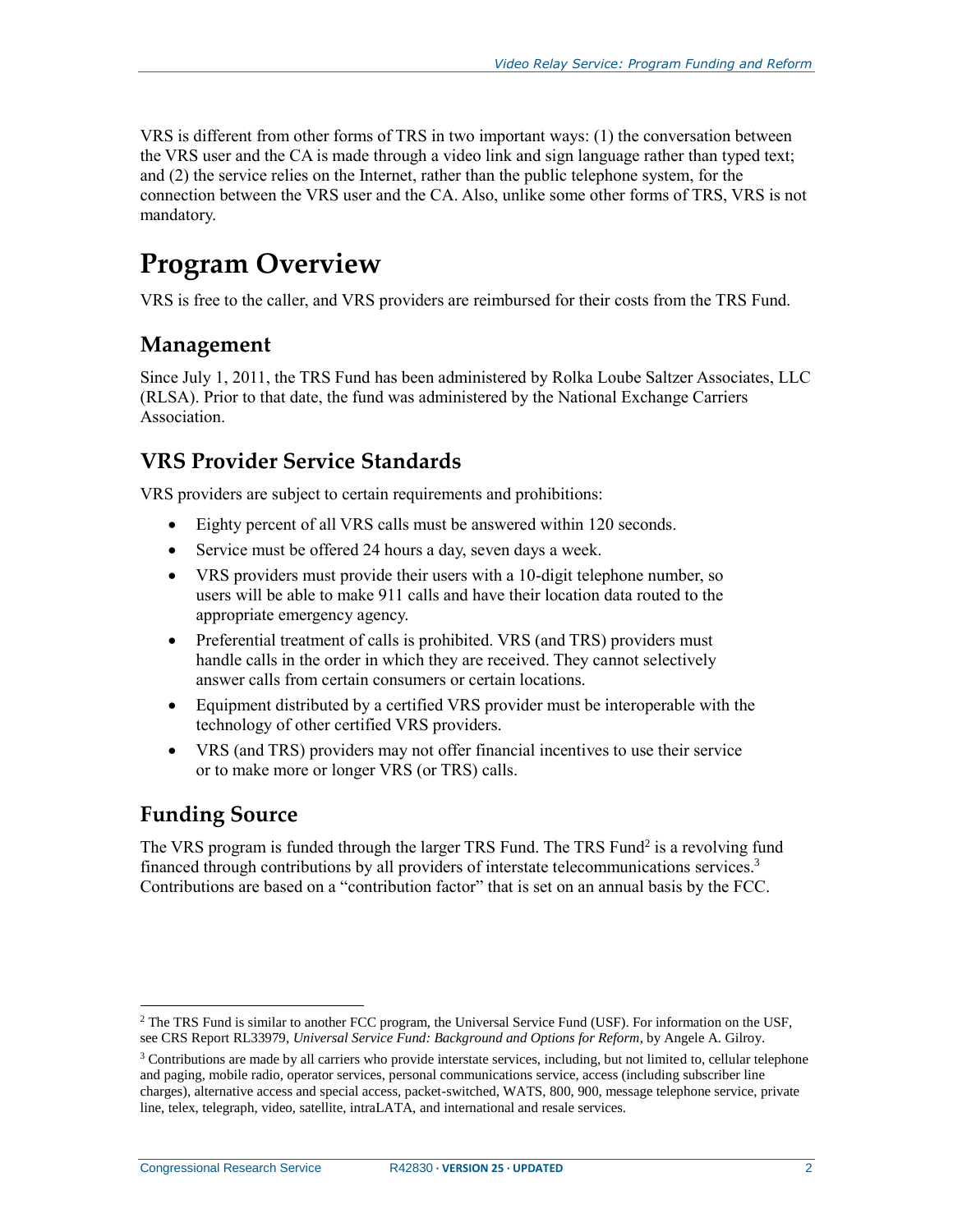#### <span id="page-5-0"></span>**Provider Contributions, Compensation, and Reimbursement**

<span id="page-5-3"></span>On June 29, 2018, the FCC set VRS rates for the 2018-2019 fund year (July 1, 2018, through June 30, 2019) (see **[Table 1](#page-5-3)**).

| Tier (by Minutes of Use)                                                                                         | 2018-2019 Fund Year<br>(per minute rate) |
|------------------------------------------------------------------------------------------------------------------|------------------------------------------|
| Emergent (1 <sup>st</sup> 500,000 monthly minutes) for VRS providers<br>with 500,000 or fewer minutes in a month | \$5.29                                   |
| Tier I (1st 1,000,000 monthly minutes) for VRS providers with<br>more than 500,000 minutes in a month            | \$4.82                                   |
| Tier II (1,000,001 to 2,500,000 monthly minutes)                                                                 | \$3.97                                   |
| Tier III (monthly minutes exceeding 2,500,000                                                                    | \$2.83                                   |

#### **Table 1. 2018-2019 VRS Fund Year Rates**

**Source:** Federal Communications Commission.

For VRS providers with 500,000 or fewer monthly minutes, the per-minute VRS compensation rate is \$5.29. Based on these compensation rates, the maximum rates within the range of VRS rates proposed by the Commission, projected demand for the services, and projected Fund administration expenses, the FCC adopted a funding requirement of \$1,497,699,377, and a carrier contribution factor of 0.02801. 4

# <span id="page-5-1"></span>**Policy Considerations**

The FCC has implemented changes to the VRS program to reduce fraud and abuse, better manage the amount of money that is collected to fund the program, and take advantage of technological advancements.

The primary concern of the deaf and hard-of-hearing community appears to be that cuts to the fund may result in fewer and less-qualified ASL interpreters, which would decrease the functional equivalency of the service. Additionally, it is concerned that changes in technology—even "better" technology—will decrease competition among service providers, possibly decreasing innovation. Moreover, the community believes that changes in the technology could pose challenges to some users and make placing and receiving calls more difficult.

#### <span id="page-5-2"></span>**Congressional Considerations**

The deaf and hard-of-hearing community will likely continue to contact Congress whenever changes are proposed for the VRS program. The community relies heavily on the program, so it is understandable that they might view any proposed changes with concern. However, the FCC also has a responsibility to make sure that the fund remains solvent and to take advantage of advances in technology that it has determined will improve the system. Congress may wish to monitor the current proposed changes to the system to ensure that the FCC, while working to modernize TRS

 $\overline{a}$ 

<sup>4</sup> Federal Communications Commission, In the Matters of Telecommunications Relay Services and Speech-to-Speech Services for Individuals with Hearing and Speech Disabilities (CG Docket No. 03-123) and Structure and Practices of the Video Relay Service Program (CG Docket No. 10-51), DA 18-680, Order, June 29, 2018, https://docs.fcc.gov/public/attachments/DA-18-680A1.pdf.